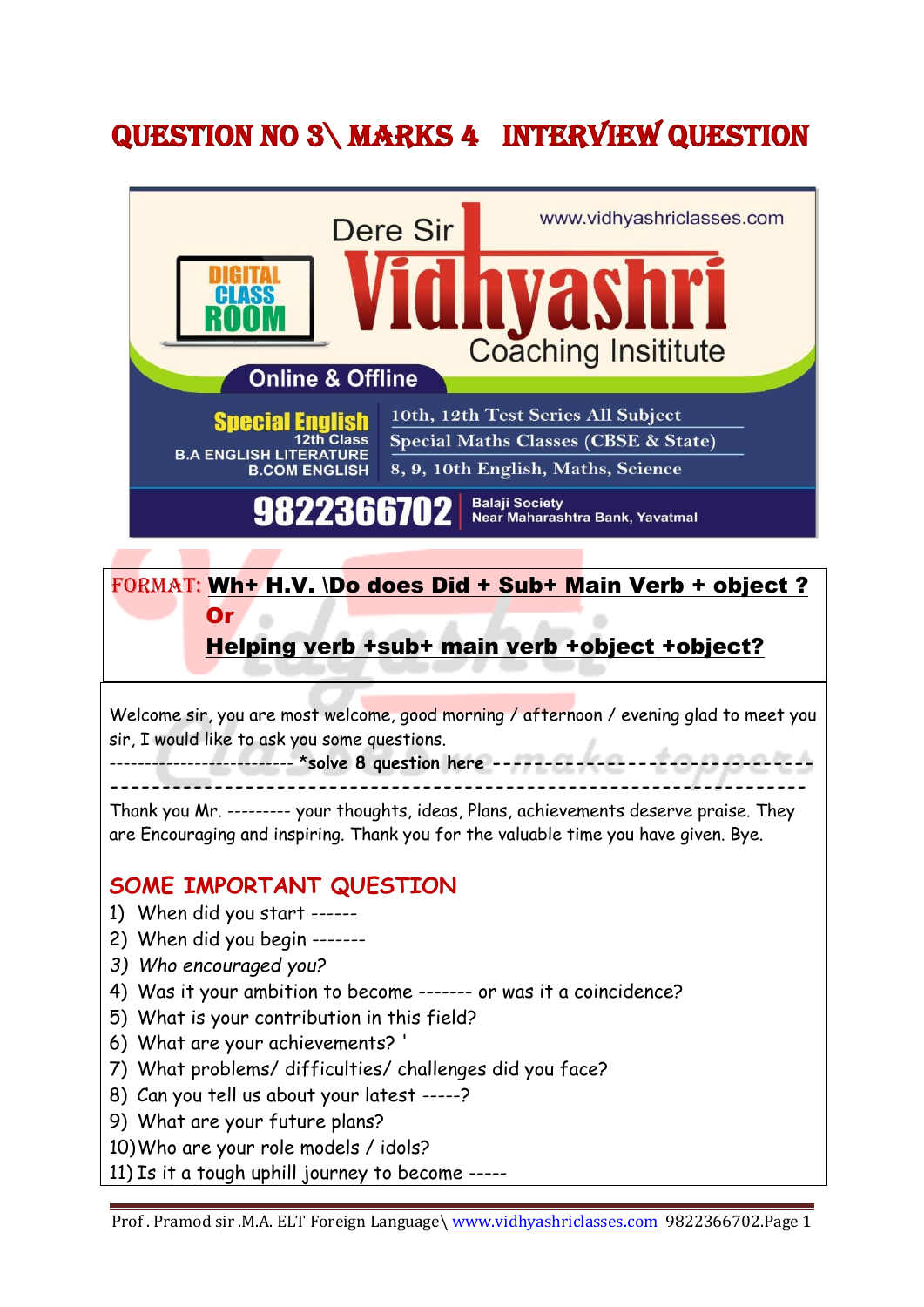12)How did the journey begin?

13)How did the idea of ----- come to your mind?

14)How do you feel now?

15)They say behind every successful man there's

16)Woman. How true does this hold in your case?

17)Do you believe that 'Failure is a stepping stone to success'? .

18)Do you think that 'Nothing succeeds like success'?

- 19)According to you, what characteristics we should imbibe to become successful ?
- 20) Do you believe in yourself and your efforts or Do you believe in fate ?
- 21)How would you serve society in future?
- 22) What are your hobbies?
- 23) To whom would you dedicate your success?
- 24) How would you inspire the young students?
- 25) What message would you give?

**A1] Prepare a set of questions in order to conduct an interview of your mother. Make her speak about her teenage years, her family, school, schoolmates, dreams etc.**

*toppers* 

- 1) How did you spend your teenage years?
- 2) Did you have arguments with your parents ?
- 3) Tell us something about your friends and classmates ?
- 4) How was your family orthodox or progressive?
- 5) How did you spend your school days ?
- 6) What were your dreams and ambitions ?
- 7) How was your relationship with your cousins and uncles ?
- **8)** How good were you at studies ?

21<sup>st</sup> Century Education Vidhyashri Coaching Institute

### **A2] INTERVIEW OF 'MUSIC COMPETITION WINNER'**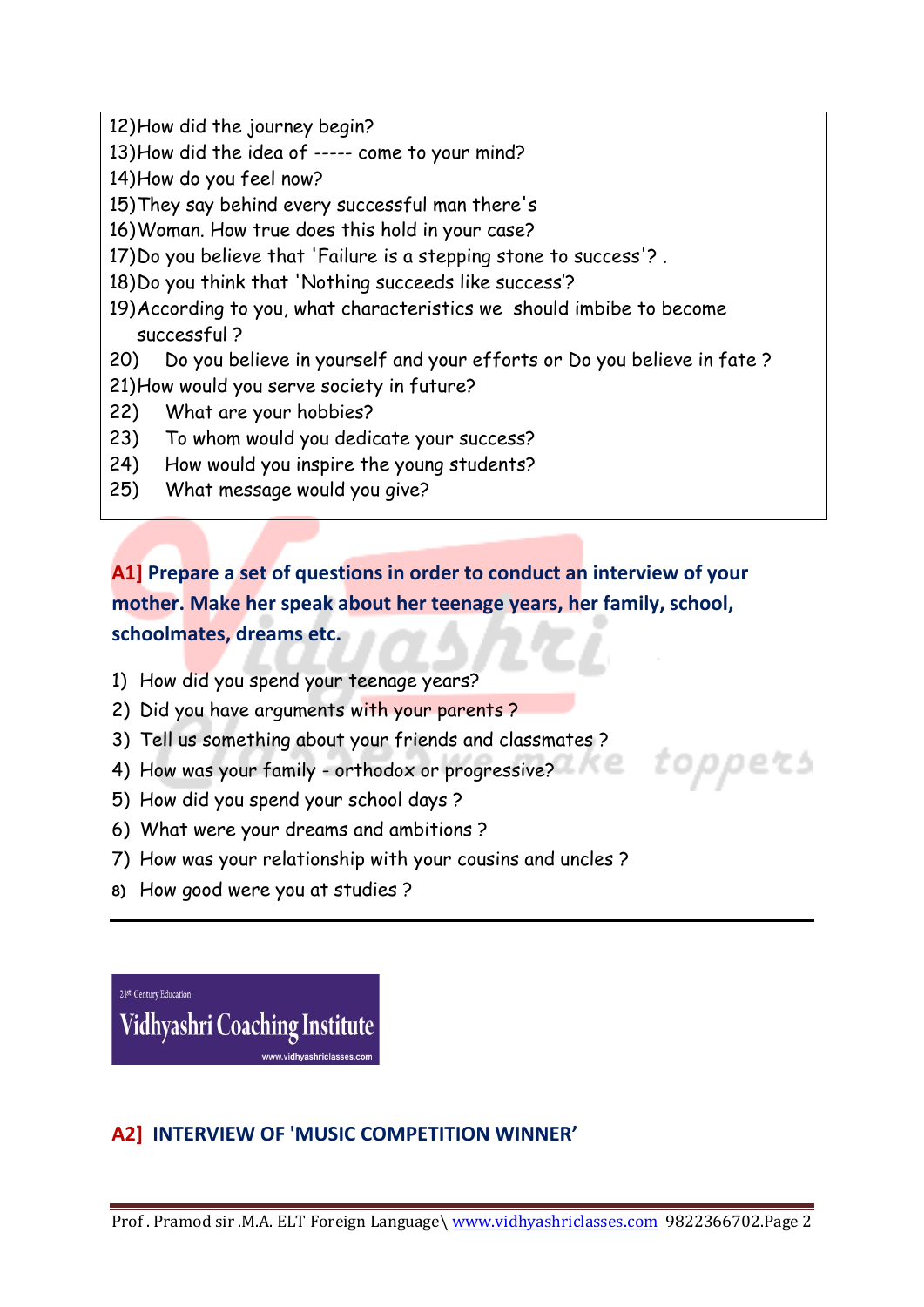## **Frame questions that you would like to ask the' winner of music competition, focusing on the Challenges and difficulties faced by the person. (Frame at least 8 questions**

- 1) How do you feel after winning the music competition?
- 2) Who is your idol ?
- 3) What is your ambition in life ? I
- 4) What were the challenges and difficulties in this field?
- 5) Who supported you most to become a singer?
- 6) What is your message to upcoming singers ?
- 7) Are you confident about your future and career?
- 8) Which type of music you like most, classical or western?

### **A3] Frame questions that you would like to ask your new classmate who is very promising candidate, focusing on his likes and dislikes**.

ke toppers

- 1. What is your father ?
- 2. Why do you like English subject?
- 3. What is your ambition?
- 4. Who is your favorites teacher?
- 5. What is your father's dream about you ?
- 6. Do you like cinema ?
- 7. What will you do for poor students after your settlement?
- 8. Who is your favorite writer of Marathi literature?

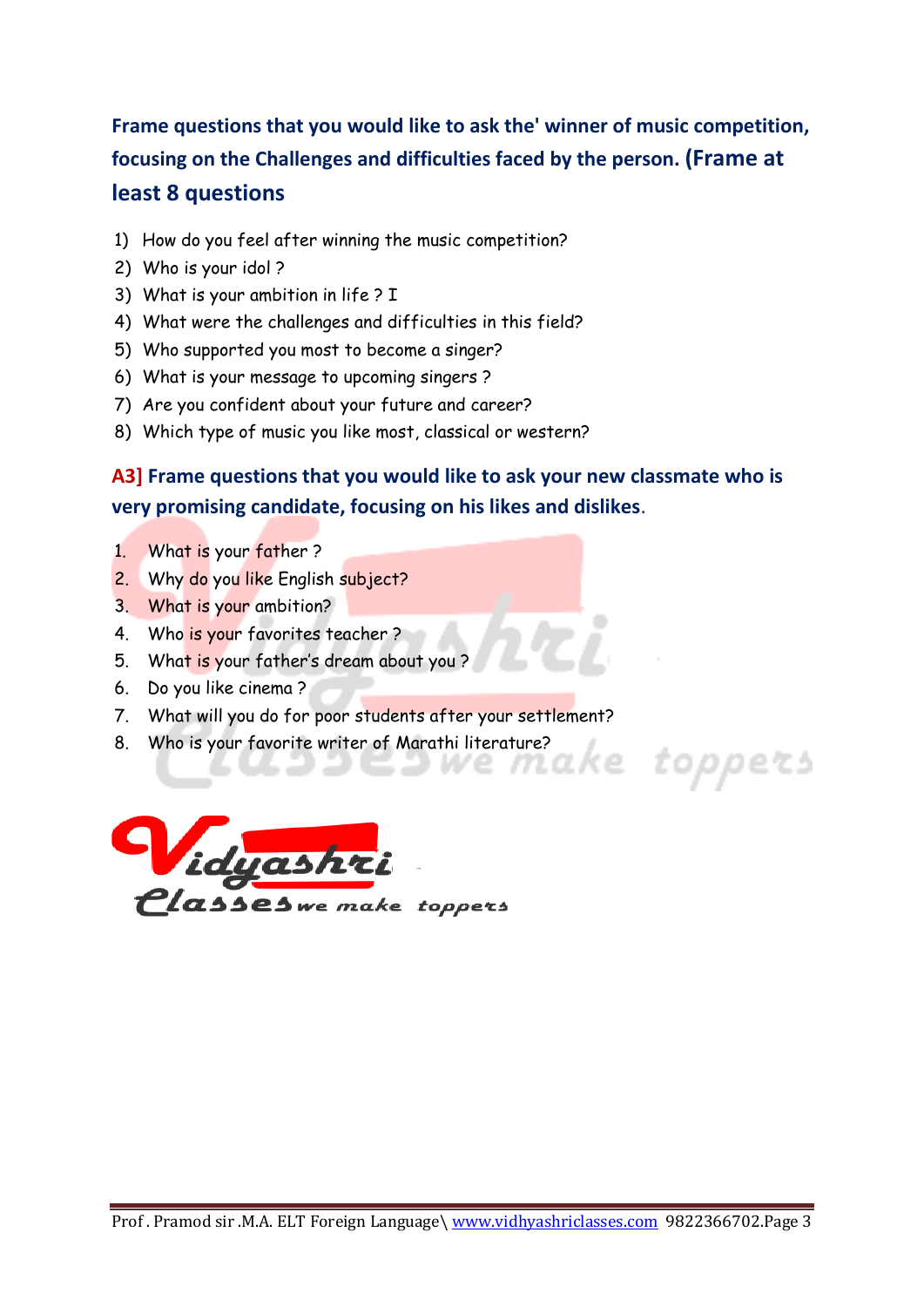## **A4] Frame questions that you would like to ask your favorite poet, focusing on his success.**

- 1. When did you feel to compose poems?
- 2. Who is your idol in poetry ?
- 3. How do you enjoy your success ?
- 4. What are limitation as a celebrity ?
- 5. What is your interesting subject to compose poem?
- 6. Are there any twists and turns in your life ?
- 7. To Whom would you like to give credit of your success ?
- 8. How do you respond your fans and supporters?

#### **A5] Interview with an 'Award Winner' farmer .**

- 1) How much land do you own ?
- 2) What are the sources of irrigation ?
- 3) What type of farming do you prefer ? Conventional of modern ?
- 4) What types of crops do you grow in your farm?
- 5) What do you do to increase the yields ?
- 6) Do you support use of chemicals and pesticides for treating land or crops ?
- 7) lnspite of being qualified, you chose farming as
- 8) an option. What things inspired you to become farmer ?
- 9) What would you say about the award that you got ? ` '
- 10) What message would you like to give to the budding farmers ?
- 11) What are your feelings as you are felicitated with 'National Award' for farmers ?
- 12) What message would you like to give to the farmers who wish to commit suicide

### **A6] Frame questions that you would like to ask your favorite - Social worker, focusing on the problems that country face**

- **1) How did you become social worker**
- **2) Who is your icon in this field?**
- **3) What are the major problems in India ?**
- **4) Which policy would be better for the betterment nation?**
- **5) Are you sure that 'fast' can solve the problems?**
- **6) To whom do you think responsible for degradation of national status at international level bureaucracy or Democracy?**
- **7) Are you confident about Indian bright future and future of youth?**
- **8) What would you tell to young India**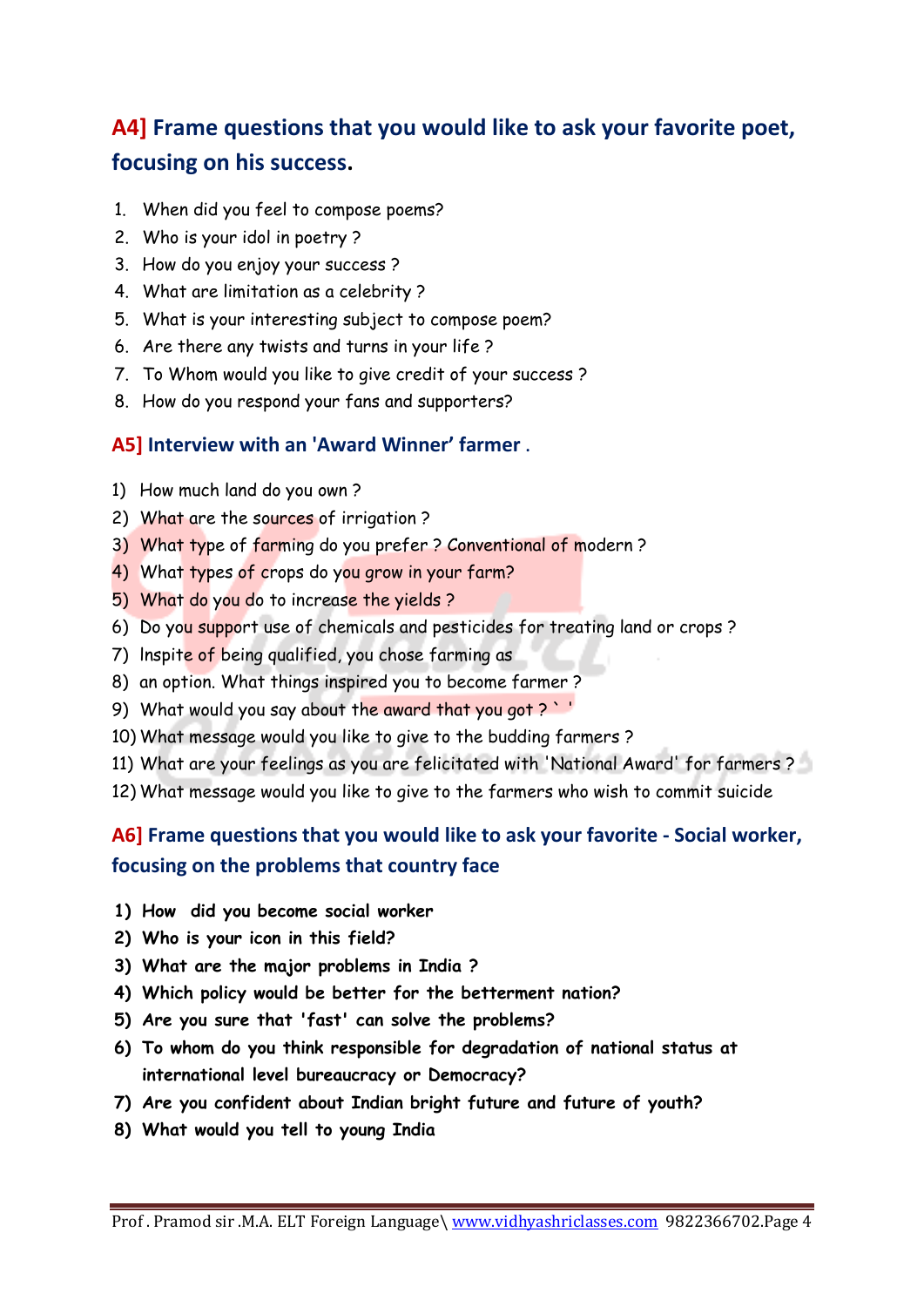### **A7] Imagine that you have to interview an old woman who lives in an old-age home. Prepare a set of questions for the interview.**

#### **Ans. ~Interview Questions for an old woman**

- 1) What is your name ?
- 2) How old are you ?
- 3) When did you come in this old house ?
- 4) Who brought you here ? `
- 5) Why did you prefer to live here ?
- 6) Are there good facilities-recreational, health, hospital etc.?
- 7) Do your family members visit you ?
- 8) How do you find other old persons here ?
- 9) What were your feelings when you first came there?
- 10) How do you feel now here ?
- 12 ) Any message for the new generation

### **A8] Interview with a 'National Award winner Teacher 'You are most Welcome, sir,I hope you would spare a few minutes for us. Thank you sir, I would like to ask some questions :**

- 1) How do you look at your profession?
- 2) Who was your favorite teacher during your
- 3) school days ? Why ?
- 4) What difficulties did you face as a teacher?
- 5) What things motivated you to become a teacher? (2) A C C C C C C C C C
- 6) To whom would you owe your success to ?
- 7) How would you define an 'Ideal teacher ?
- 8) Which factors are responsible for

21st Century Education Vidhyashri Coaching Institute www.vidhyashriclasses.con